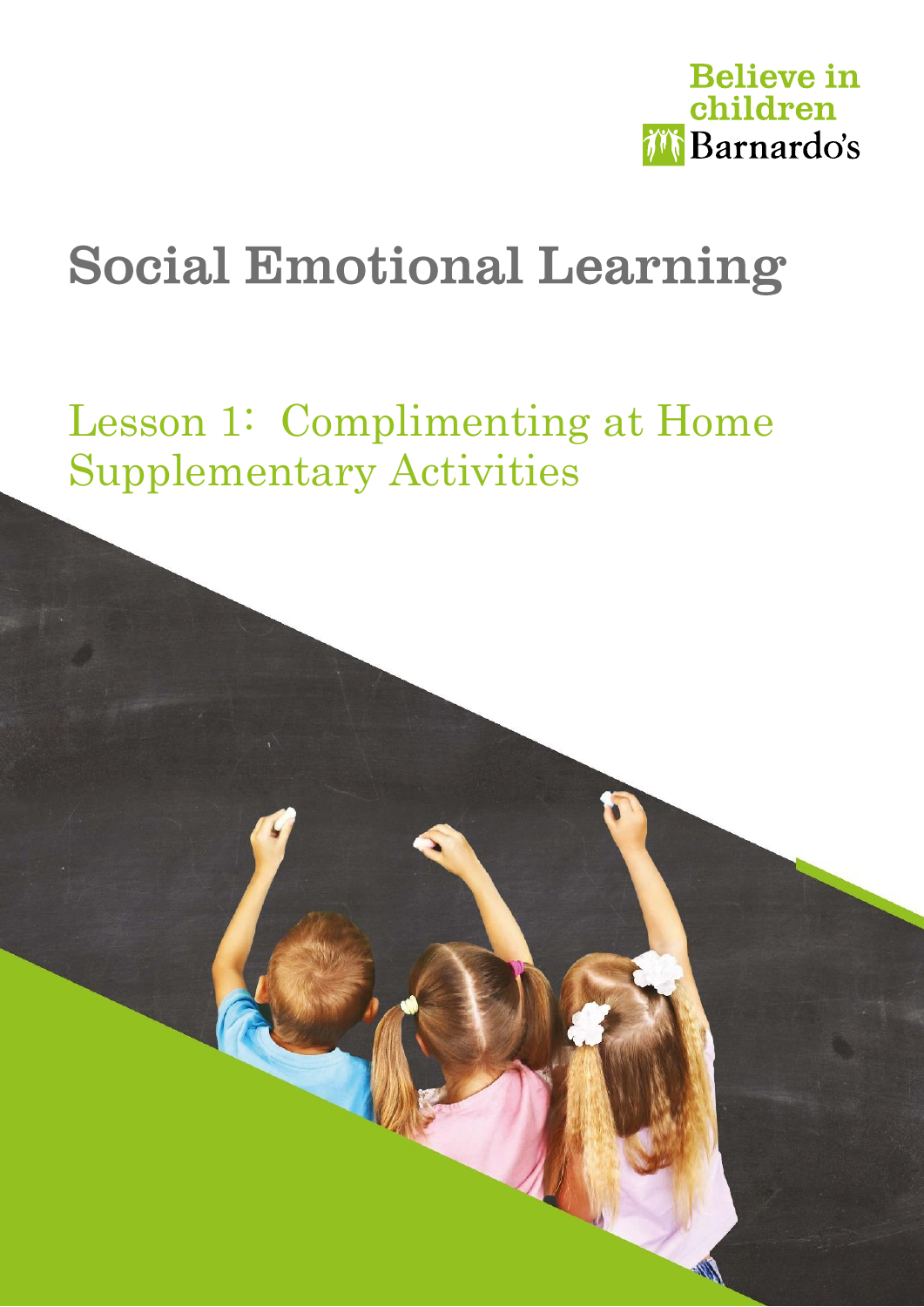## Pre-school:

#### Compliment Catch

This is an activity that will encourage giving and receiving compliments.

In a circle throw the ball to someone and give them a compliment. Once you have received a compliment sit down.



### Age 4-7:

#### The Compliment Tree.

Preparation – this is half the fun! Make sure everyone helps with this!

(1) Create a 'compliments tree' using either twigs or branches from outside and put into a vase; or make one on paper using brown and green paper. (2) Cut out a lot of leaf-shaped patterns using coloured paper. (3) Tie a string to each one.

#### Process:

(1) Each time someone gives a compliment to someone in the house they get to hang a leaf on the Compliment Tree. (If they're feeling adventurous they could even write the compliment on the leaf and the name of who it belongs to and who it was from!) (2) Different coloured leaves could symbolize the different types of compliments:

- a. Green: Ways people look ("I like your hair")
- b. Yellow: Things people have ("I like your backpack")
- c. Red: Things people do ("You run fast")
- d. Blue: The way people are ("You're a good friend")

Challenge each other to see how quickly you can fill the tree with compliments.

Share photos of your completed tree with us @PATHSEdUK





Age 7-11: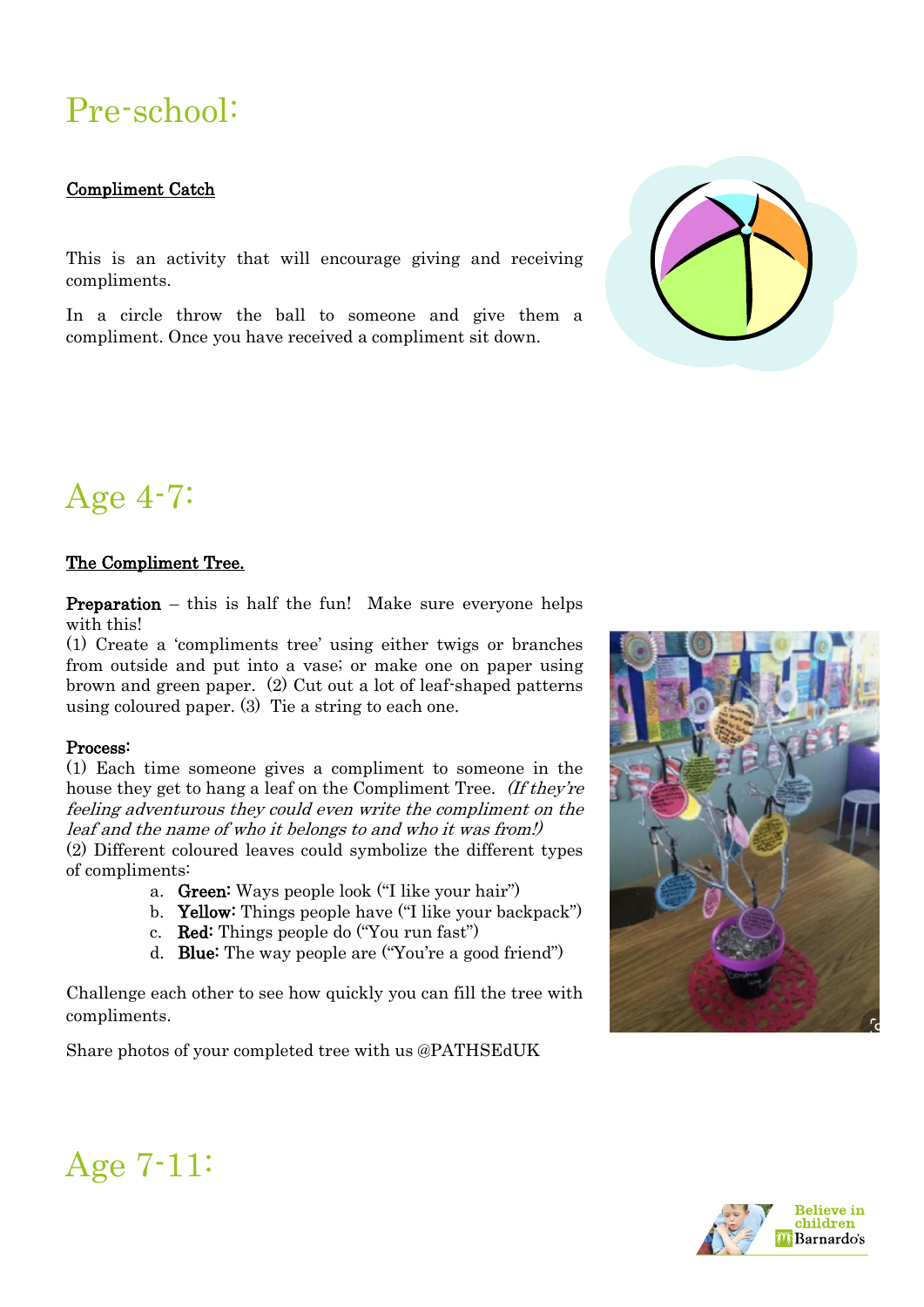#### Compliment Poems

During social isolation, it is hard not being able to see loved ones – both family and friends. One thing your child could do is send them a letter – with a complimentary difference!

Letters are especially lovely because, unlike a text message, phone-call, or video call, you can put them into a box and look at them again and again. Think how lovely it would be to receive a complimentary acrostic poem made especially for you from someone you love! Help your child to create individualised 'Acrostic Poems' for grandparents, aunts, uncles, friends etc. so they can stay connected through the power of complimenting! You could even have a go at creating one for your child.



## Compliment Game for the whole family

#### This is an extra game that the whole family could enjoy!

Cut up the cards on the next two pages. Have everyone in the family write their name down on one of the name cards. Put them in one container (Container A). Put the four types of compliments cards in the second container (Container B). Each person takes a turn by taking one card out of Container A. They read the name of the person they will give a compliment to. Then they take a card out of Container B. They give the person whose name they selected that type of compliment. Play until everyone's name has been selected.

|                   |  | <b>STATISTICS</b><br>---- |
|-------------------|--|---------------------------|
| ٠<br>-<br>-       |  |                           |
| œ<br><b>RAN</b>   |  |                           |
| Ē<br>œ<br>m<br>۰. |  |                           |
| --                |  |                           |
|                   |  |                           |

| <b>COMPLIMENTS GAME</b> | <b>COMPLIMENTS GAME</b> |
|-------------------------|-------------------------|
| Name:                   | Name:                   |
|                         |                         |

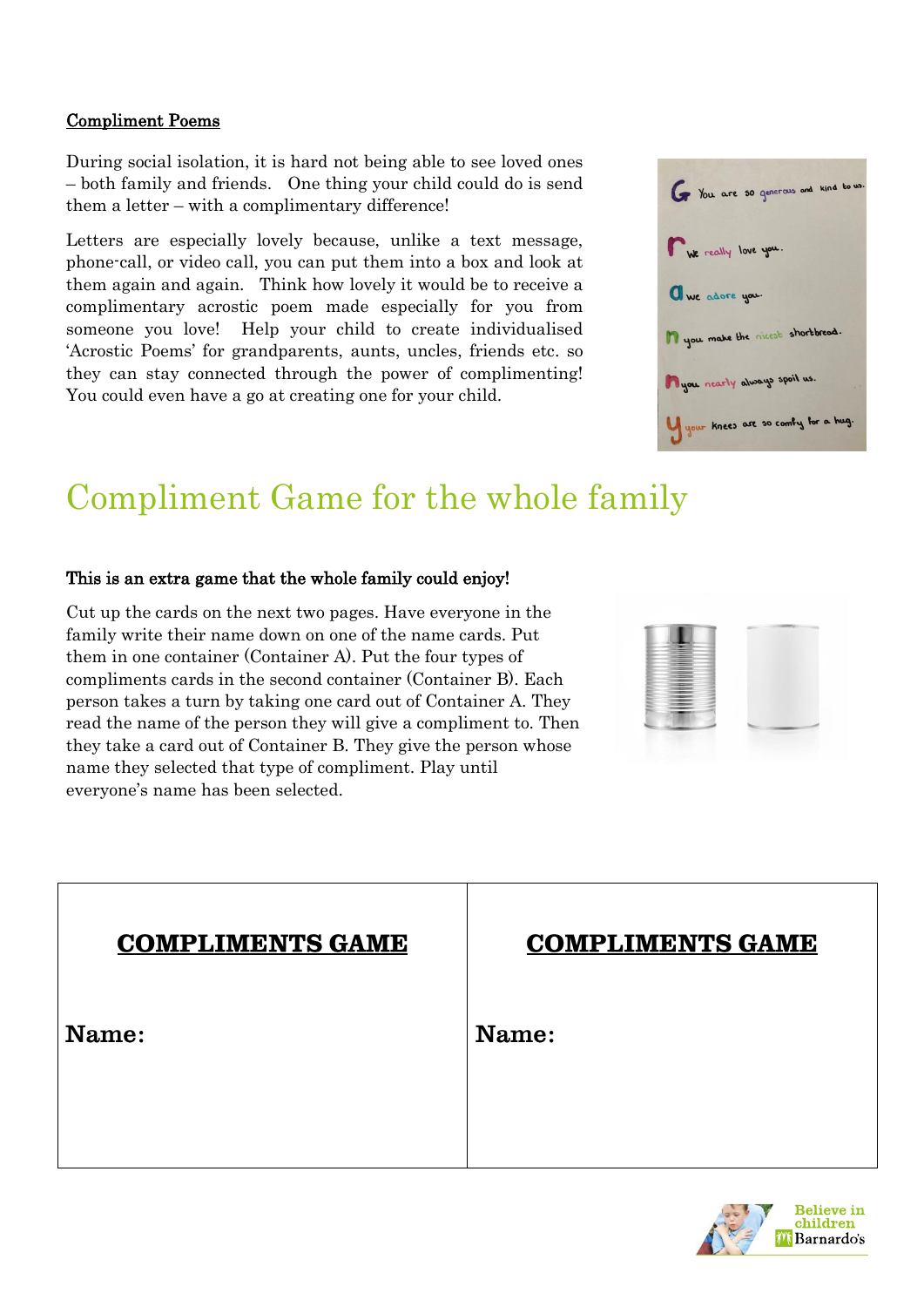| <b>COMPLIMENTS GAME</b> | <b>COMPLIMENTS GAME</b> |
|-------------------------|-------------------------|
| Name:                   | Name:                   |
|                         |                         |
| <b>COMPLIMENTS GAME</b> | <b>COMPLIMENTS GAME</b> |
| Name:                   | Name:                   |
|                         |                         |
|                         |                         |

| <b>COMPLIMENTS GAME</b> | <b>COMPLIMENTS GAME</b> |
|-------------------------|-------------------------|
| The way we look.        | The way we look.        |
|                         |                         |